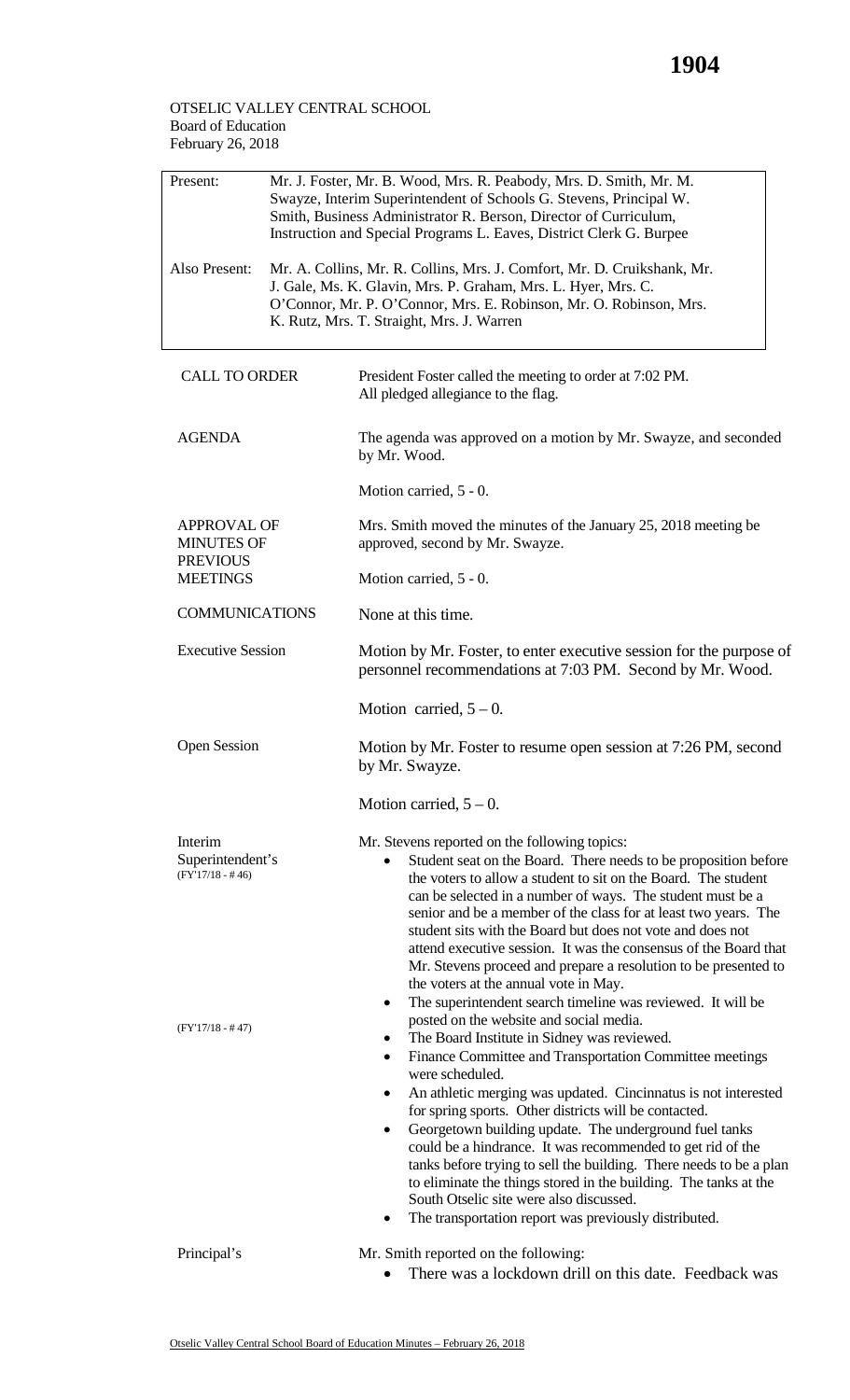|                                                                       | given by different members of the law enforcement in<br>attendance. There will be an unannounced lockdown<br>drill as well as two fire drills before the end of the school<br>year.<br>Computer based testing for the 3-8 assessments.<br>$\bullet$<br>Ms. Glavin was introduced who had a presentation on<br>opportunities for families to host a student from Spain for<br>the month of July with a stipend of \$100.00 per week.                                                                                                                                                                                                                                                                                                                                                                                                                                                 |
|-----------------------------------------------------------------------|-------------------------------------------------------------------------------------------------------------------------------------------------------------------------------------------------------------------------------------------------------------------------------------------------------------------------------------------------------------------------------------------------------------------------------------------------------------------------------------------------------------------------------------------------------------------------------------------------------------------------------------------------------------------------------------------------------------------------------------------------------------------------------------------------------------------------------------------------------------------------------------|
| Director of Curriculum,<br><b>Instruction and Special</b><br>Programs | No further details or questions to her submitted reports.                                                                                                                                                                                                                                                                                                                                                                                                                                                                                                                                                                                                                                                                                                                                                                                                                           |
| <b>Business Administrator</b>                                         | Mr. Berson reported on the following:<br>Financial reports were previously distributed. Mr.<br>Swayze asked about the payment to Sherburne Earlville<br>Central School for transportation.<br>The internal claim audit was previously distributed.<br>$\bullet$                                                                                                                                                                                                                                                                                                                                                                                                                                                                                                                                                                                                                     |
| $(FY'17/18 - #48)$                                                    | The Financial Audit plan and compliance dates were<br>٠<br>discussed.<br>The reserve plan was reviewed.<br>٠<br>The auditor from Questar BOCES will begin the audit on<br>٠<br>March 12, 2018.<br>The MPR seating project is on schedule.<br>٠<br>The \$100,000 project is on schedule and is targeted to be<br>٠<br>completed by June 30, 2018.<br>Requests for Proposals for auditing services have been<br>$\bullet$<br>sent out.                                                                                                                                                                                                                                                                                                                                                                                                                                                |
| <b>Committee Reports</b>                                              | The finance committee has been meeting regularly. Mr.<br>٠<br>Berson gave an update of the projected tax cap.<br>The Shared Decision Making Team discussed strategic<br>planning.                                                                                                                                                                                                                                                                                                                                                                                                                                                                                                                                                                                                                                                                                                   |
| Board Member's                                                        | Mr. Swayze asked about the status of the pickup truck. It has<br>been sold for \$2,550.<br>Mrs. Peabody asked/reported on the following:<br>$\bullet$<br>The status of the sidewalk. Mr. Stevens put together a list<br>of things to make the building fundamentally sound.<br>The District should make sure everything is ADA<br>$\overline{\phantom{0}}$<br>compliant.<br>There used to be a Safety/Facilities committee in the past.<br>Open discussion that plans, etc. should be updated when<br>we get new staff members. Mr. Stevens will put together<br>an Incident Command Team.<br>Thanks the teachers for ensuring the safety of the students.<br>-<br>Mrs. Smith suggested the Board do a yearly survey on how<br>the Board is doing.<br>Mr. Swayze didn't mean for his sidewalk question to become a<br>capital project. He did question the transportation report in |
| PUBLIC COMMENT                                                        | that two buses got new batteries. He thought they were<br>covered by the lease agreement.<br>Mr. O'Connor stated it was time to point out what the Board<br>was doing right. He commended Mr. Foster for abstaining on a<br>motion at the previous meeting that was a conflict of interest for<br>him. He also stated he is happy to have Mr. Stevens with the<br>District.<br>Mrs. Hyer asked why the cafeteria is serving frozen peanut<br>butter and jelly sandwiches to the students. Mr. Smith will get                                                                                                                                                                                                                                                                                                                                                                        |

an answer. She also thanked Mr. Saladino for his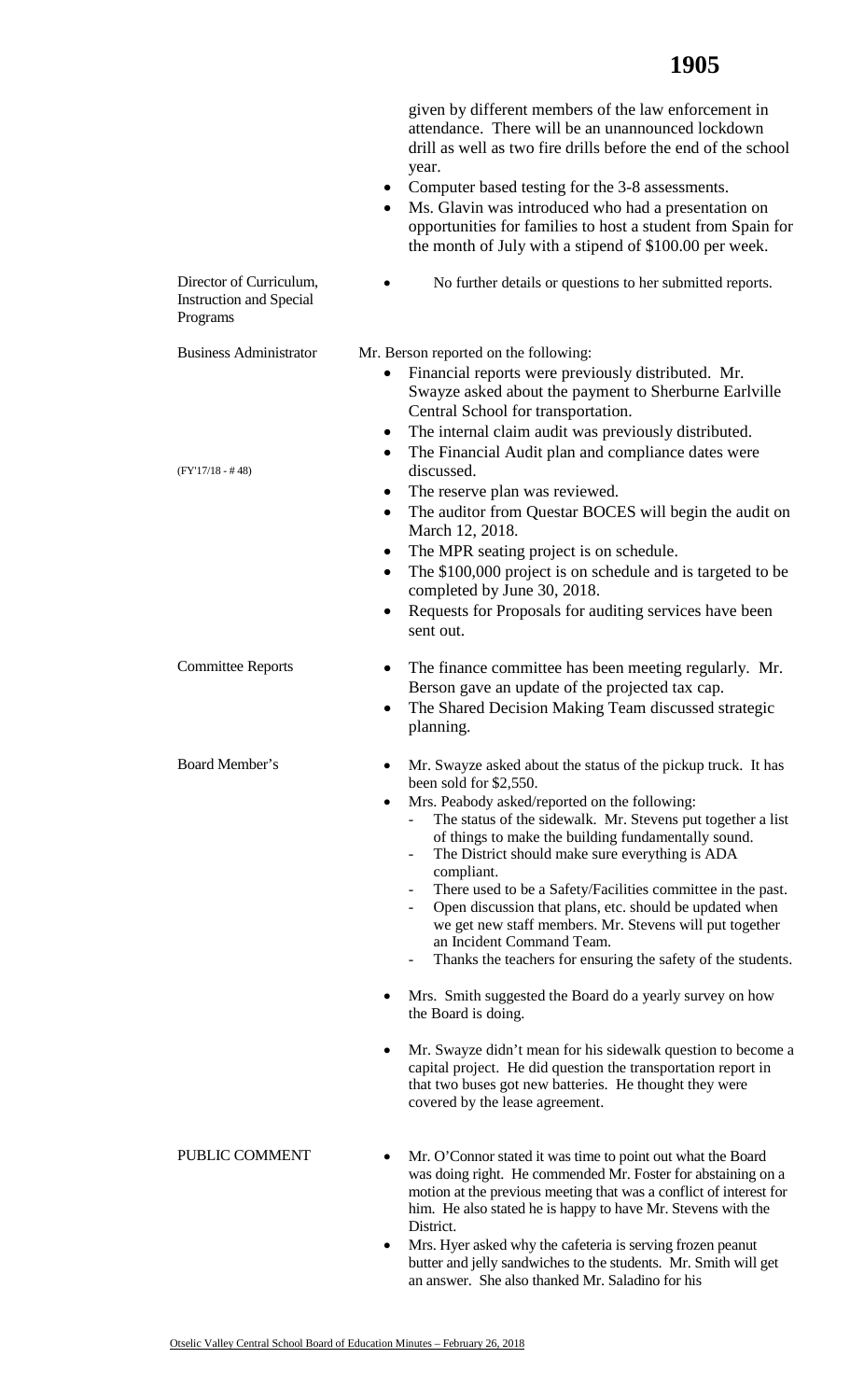professionalism as a bus driver regarding what happened on • Mrs. Robinson stated she would have participated in the Listening Session if she was aware of it. A solution will be session. The group was broken up into four sub-groups. All the groups had the same idea of what the District is doing well at and what things need to be improved upon. He also had (FY'17/18 - #49) Motion by Mrs. Peabody, to accept the January financial reports as Motion carried, 5- 0. Motion by Mr. Swayze, upon the recommendation of the Interim Superintendent of Schools, to accept the following personnel centers. Second by Mr. Swayze. Motion carried, 5 - 0. Motion carried, 5 - 0. Motion by Mr. Swayze, upon the recommendation of the Superintendent of Schools, to adopt the 2018-2019 school year Motion carried, 5 - 0. REPORTS Financial Reports UNFINISHED BUSINESS NEW BUSINESS Personnel Recommendations Declaration of Surplus Classroom **Books** Amended Administrator's Working Agreement 2018-2019 School Year Calendar Hyer Road recently. worked out so she gets e-mails, etc. of events that are happening. • Mr. Cruikshank explained what happened at the listening some comments on the Georgetown building. • Mr. Collins asked when the results of the community survey will be released. presented which includes the Internal Claims Audit Reports as well as the Student Activity Report. Second by Mr. Wood. None at this time. recommendations: Kelsea Graves Conditional appointment pending clearance from the State Education Department as a substitute school aide Ricky Nelson Conditional appointment pending clearance from the State Education Department as a substitute custodial worker Charlene Smith Appointment as a substitute teacher Dale Holden Conditional appointment pending clearance from the State Education Department as a substitute bus driver Second by Mrs. Smith . Motion carried, 5 - 0. Motion by Mr. Wood, upon the recommendation of the Superintendent of Schools, to declare the list of classroom books as surplus and to donate them to local daycare and community Motion by Mrs. Peabody, upon the recommendation of the Superintendent of Schools, to approve the amended administrator's working agreement. Second by Mr. Foster. calendar. Second by Mr. Wood. Contract with Mobile Motion by Mrs. Peabody, upon the recommendation of the